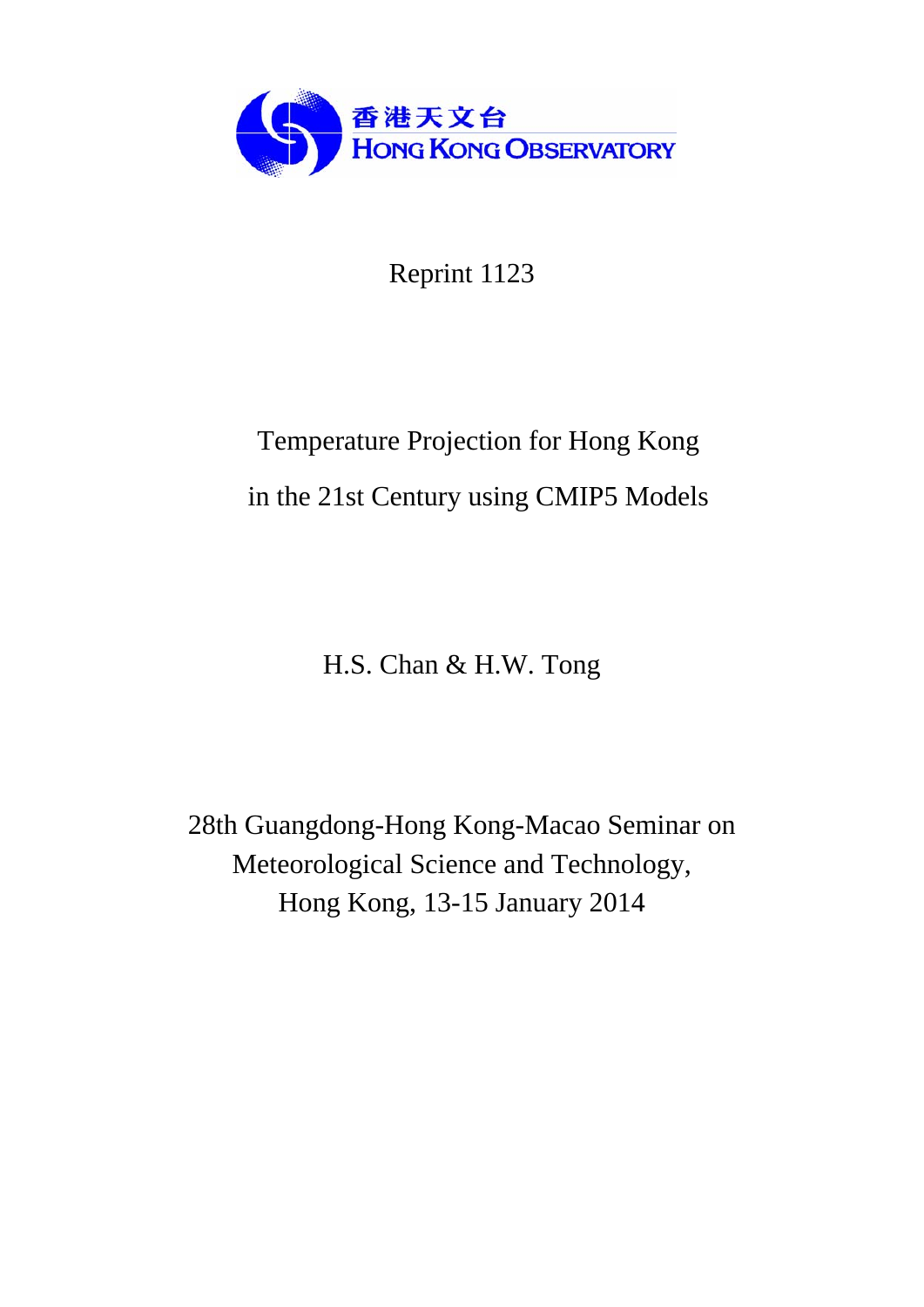# **Temperature projection for Hong Kong in the 21st century using CMIP5 models**

### CHAN Ho-sun and TONG Hang-wai Hong Kong Observatory

#### **Abstract**

The Fifth Assessment Report (AR5) of the Intergovernmental Panel on Climate Change (IPCC) Working Group I (WGI) was released in September 2013. Its assessment was based on a new set of global climate simulations from the Coupled Model Intercomparison Project Phase 5 (CMIP5) as well as a new set of greenhouse gas (GHG) concentration scenarios named Representative Concentration Pathways (RCPs). Projections of Hong Kong's climate have to be updated and evaluated based on the new scenarios and the corresponding new model simulations.

This study focuses on the temperature projection for Hong Kong. CMIP5 models' performance in simulating Hong Kong's present climate (1961-2005) is assessed and discussed. The annual mean temperatures of Hong Kong in the 21st century under the RCP4.5 and RCP8.5 scenarios are derived through statistical downscaling on a monthly basis. Projection results suggest that the annual mean temperature will continue to rise for the rest of the 21st century. The central 90% of the projected temperature increase by 2100 based on the RCP4.5 scenario will be 1.4 to 3.2  $\degree$ C, relative to the average temperature of 1986-2005. For the RCP8.5 scenario, which has the closest match with the current situation in terms of carbon dioxide  $(CO<sub>2</sub>)$  emission, the central 90% of the projected temperature increase by 2100 covers the range from 3.1 to 5.5  $\mathrm{^{\circ}C}$ . The results are comparable with previous studies of temperature projections for southern China using direct model outputs of the CMIP5 dataset. The new projection results will be compared with those from the Coupled Model Intercomparison Project Phase 3 (CMIP3) and discussed.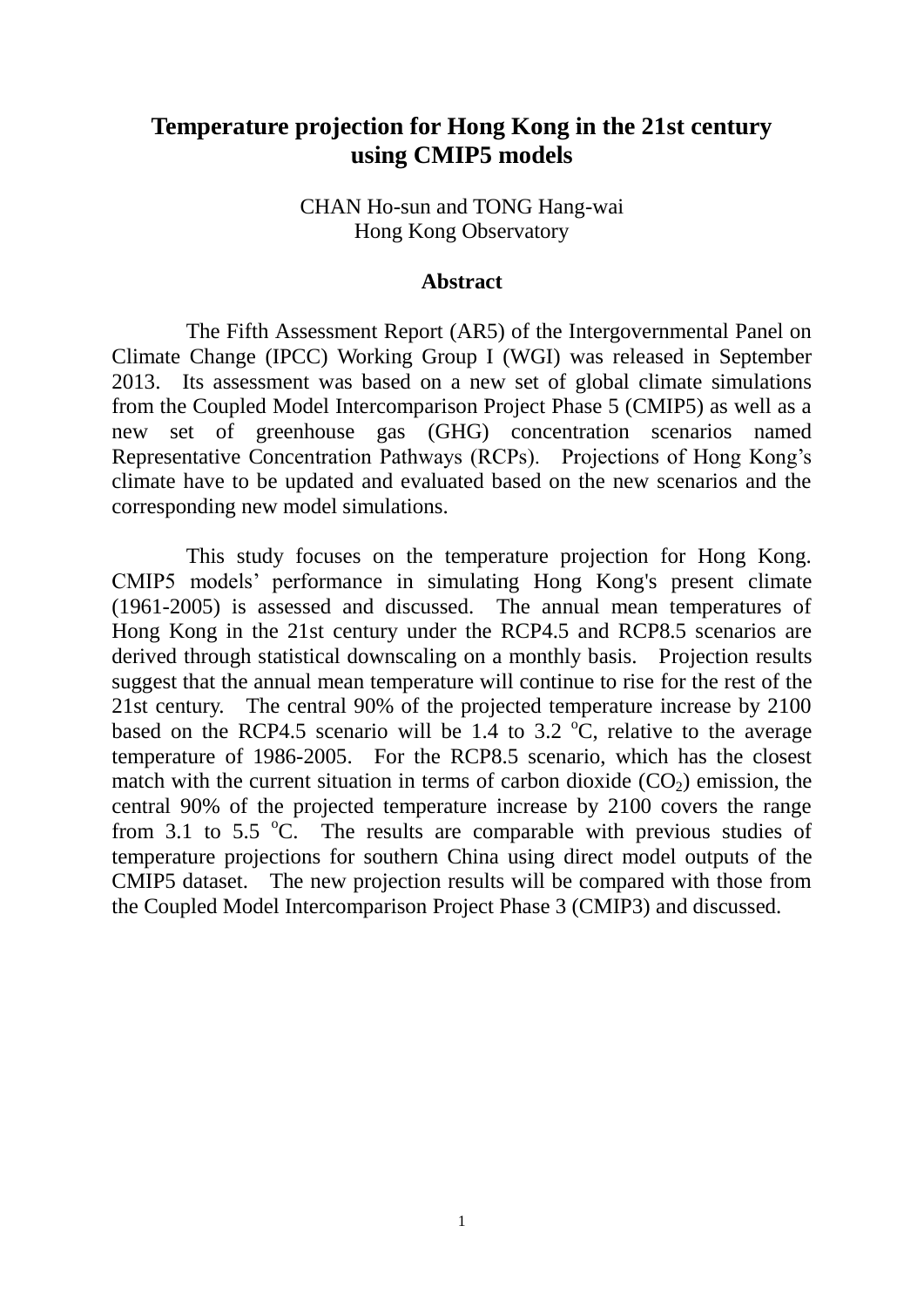#### **1. Introduction**

The IPCC WGI AR5 [1] reaffirms the unequivocal global warming and concludes that it is extremely likely that human influence has been the dominant cause of the observed warming since the mid-20th century. Regarding the projection of future climate, AR5 relies on a new set of global climate models participating in CMIP5. In addition, a new set of four GHG concentration scenarios is designed to fulfill the growing interest in scenarios that explicitly explore the impact of different climate policies [2] and to provide higher resolution and more consistent land-use and land-cover data to the ever improving and more comprehensive climate models [3]. Based on the new set of models and the new set of GHG concentration scenarios, AR5 projects that the global average surface temperature would rise by  $0.3 - 4.8\degree C$  towards the end of this century [1].

Almost the whole globe experienced warming in the last hundred years or so, and Hong Kong is no exception. The annual mean temperature of Hong Kong has increased at a rate of  $0.12 \degree$ C per decade over the years 1885-2012. Along with the increase in annual mean temperature, there have been more and more extremely hot days but fewer and fewer extremely cold days [4]. Elevated temperatures have implications on public health because of the anticipated increase in heat-related diseases, and on energy consumption because of the increasing need for cooling. Temperature projection is therefore an important piece of information to support planning of adaptation to climate change [5],[6].

In 2004, the Hong Kong Observatory utilized the data of global climate model projections assessed by the IPCC's Third Assessment Report to project the temperature for Hong Kong in the 21st century [7]. The projection was subsequently updated using monthly model data of IPCC's Fourth Assessment Report (AR4) in 2007 with urbanization effect incorporated [8]. AR4 daily data were later used to project extreme temperature events for Hong Kong [9]. In the last study, the projection of annual mean temperature using a different methodology and urbanization scenario was investigated and compared to the previous results. In light of the new set of climate models and GHG concentration scenarios, another update of the temperature projection for Hong Kong is needed.

Statistical downscaling, which relates large-scale dynamical model parameters to station-specific variable of interest, is a cost effective approach in studying climate projection. It requires much less computer resources than dynamical downscaling while achieving comparable level of skill [10]. In line with previous climate projection studies for Hong Kong, statistical downscaling is also adopted in the present study.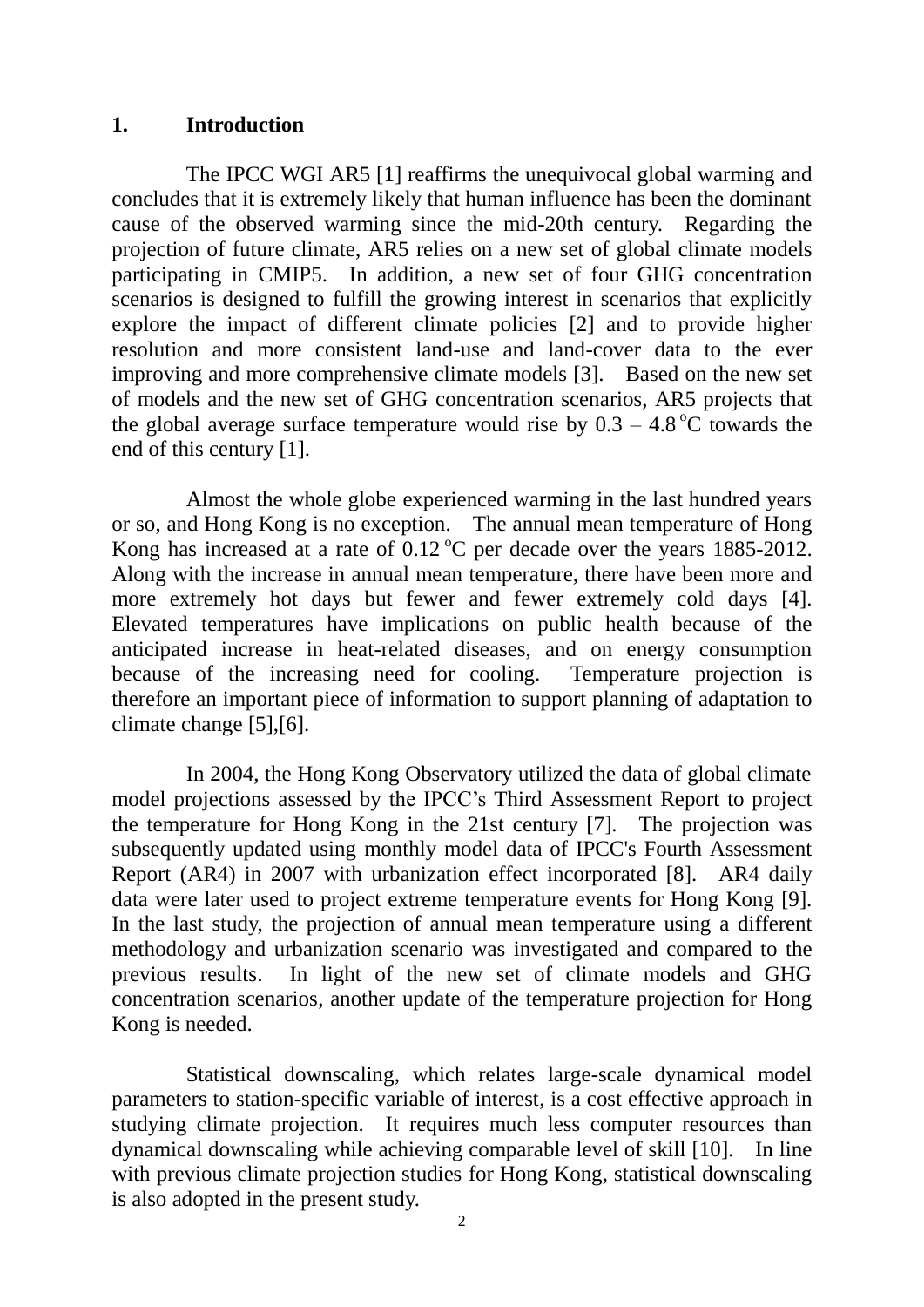This paper is organized in the following structure: data used in this study will be described in Section 2, followed by an evaluation of the CMIP5 models in temperature simulation in Section 3; the projection method will be presented in Section 4; the projection results are compared with other AR5 climate projection studies and previous temperature projections for Hong Kong in Section 5; and a summary is given in Section 6.

## **2. Data**

## **2.1 Predictant and predictors**

Monthly mean temperature of Hong Kong is the predictant of the statistical downscaling model in this study. Historical temperature data recorded at the Hong Kong Observatory Headquarters during the period 1961-2005 are partitioned appropriately into two groups (1961-1990 and 1991-2005) to support construction and validation of the statistical model. Surface and upper-air parameters of reanalysis data or dynamical climate models averaged over southern China and the northern part of the South China Sea (108-120 $\mathrm{^oE}$ , 16-30 $\mathrm{^oN}$ ) are the large-scale predictors of the statistical model.

## **2.2 Reanalysis data**

The NCEP 20th Century Reanalysis (20CR) Data [11] are employed in (i) verifying CMIP5 models' performance in temperature simulation; and (ii) constructing the statistical downscaling model of monthly temperature of Hong Kong. The NCEP 20CR data has a horizontal resolution of 2 degrees x 2 degrees.

# **2.3 CMIP5 model data**

Monthly data of 25 CMIP5 models with different horizontal resolution (Table 1) from the Program for Climate Model Diagnosis and Intercomparison website (http://pcmdi9.llnl.gov) were acquired and then re-gridded using bi-linear interpolation to 2 degrees x 2 degrees in order to match with the horizontal resolution of the NCEP 20CR data. Historical simulations of the CMIP5 models during the period 1961-2005 are used to validate the statistical downscaling model while future simulations under different GHG emission scenarios are used to produce future temperatures for Hong Kong.

In AR5, there are four GHG concentration scenarios, namely RCP2.6, RCP4.5, RCP6.0 and RCP8.5, which are identified by their approximate total radiative forcing in year 2100 relative to year 1750: 2.6  $Wm^{-2}$  for RCP2.6, 4.5  $\text{Wm}^2$  for RCP4.5, 6.0  $\text{Wm}^2$  for RCP6.0 and 8.5  $\text{Wm}^2$  for RCP8.5 [1]-[3].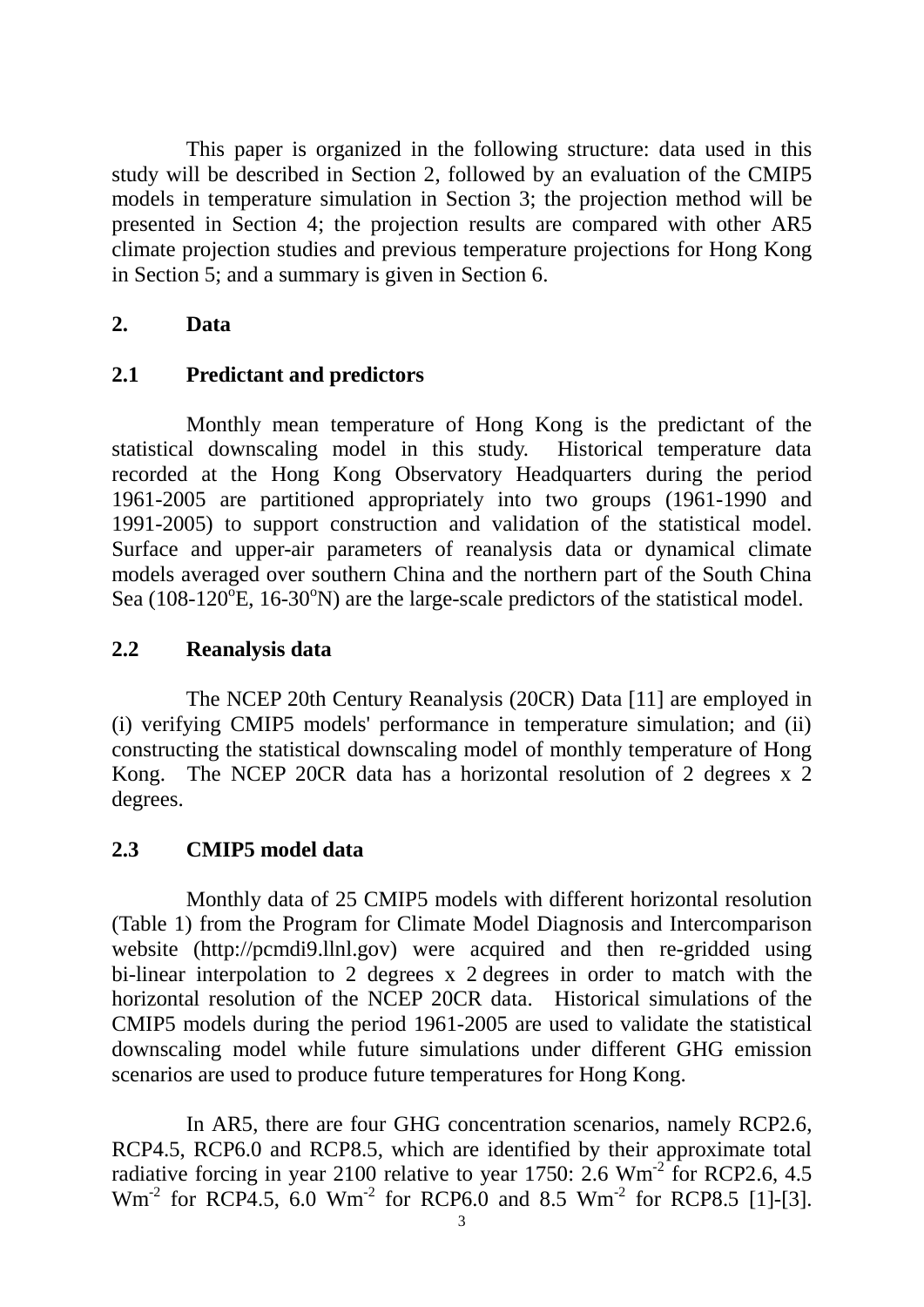The RCP4.5 and RCP8.5 scenarios belong to the core experiments of CMIP5 for which all the participating modelling groups should provide model simulations [12] and therefore should have the largest number of model simulations for assessment of future climate. Hence, this study will focus on these two scenarios. Nevertheless, the same methodology can be applied to the RCP2.6 and RCP6.0 scenarios. It is noteworthy that the current path of global  $CO<sub>2</sub>$  emission has the closest match with the  $CO<sub>2</sub>$  emission trajectory described by the RCP8.5 scenario [13].

## **3. Evaluation of CMIP5 models' performance in temperature simulation**

It is imperative that large-scale predictors of the statistical model are reasonably simulated by the climate models as they are used to condition the local predictand. Naturally, surface temperature is the most important predictor as it is directly related to the variable to be projected. As shown in Figure 1, the annual cycle of temperature over southern China (land grid points over 108-120°E, 16-30°N) during the period 1961-1990 is reasonably simulated by the 25 CMIP5 models. However, cold bias in winter months can be seen in almost all the models when compared to the NCEP 20CR data. In Figure 2, Taylor diagram indicates that the performance of the CMIP5 models is satisfactory in terms of spatial correlation. All of the 25 models achieve spatial correlation over 0.9. Besides, the performance of the models is rather homogenous without any obvious outliers depicted on Figure 2.

Apart from surface temperature, specific humidity and circulation parameters such as geopotential height and winds are also relevant and potential predictors to be considered in the statistical downscaling process. Studies have shown that the performance of CMIP5 models in simulating these parameters is reasonable. For instance, Tian et al [14] concluded that CMIP5 models can generally simulate the climatological features of global specific humidity; Chen et al [15] found satisfactory performance of CMIP5 models in simulating the free-troposphere geopotential height gradient and winds over China.

## **4. Methodology**

Hong Kong is a developed city and urbanization effect on its temperature could not be ignored, although previous studies have shown that global warming has a bigger contribution to the city's temperature rising trend over the years. Global climate models usually do not take urbanization effect into account. Hence, in projecting temperature for Hong Kong, the urbanization effect on temperature and the statistical downscaling process have to be dealt with separately. The basic idea is to remove the urbanization effect in the historical temperature records before carrying out the statistical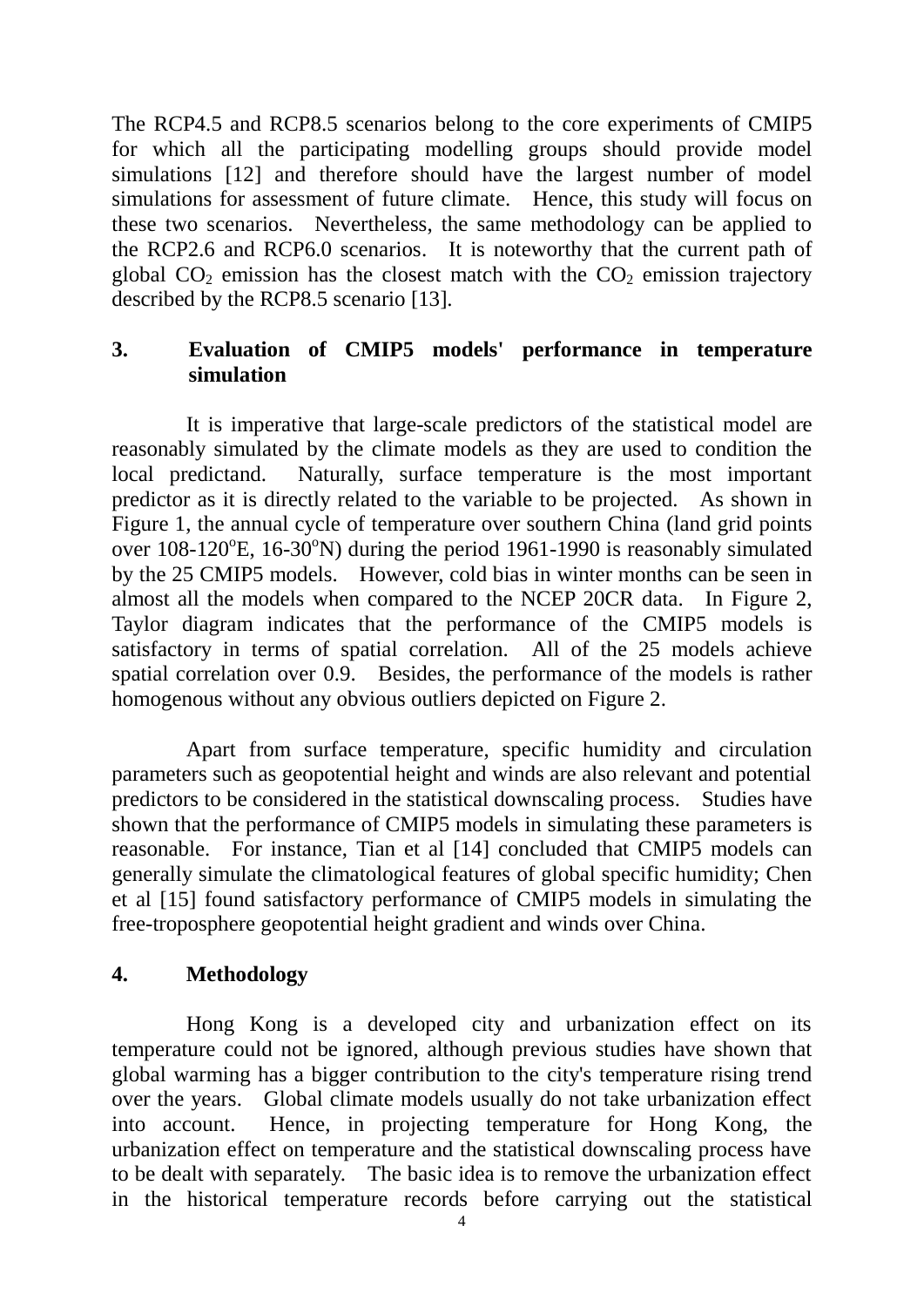downscaling procedures, and incorporate future urbanization effect in the result of the downscaling process. Key steps and considerations in dealing with the urbanization effect and the statistical downscaling procedures are described in the following sub-sections. Figure 3 illustrates the workflow in a schematic diagram.

## **4.1 Urbanization effect in the past and future**

The urbanization effect on Hong Kong's historical temperature trend is estimated using Macao as the rural station [9]. Macao is located about 65 km to the west of Hong Kong, and is relatively less affected by urbanization before 2000 [16]. Temperature data of Macao during the period 1952-2000 are used to estimate the background temperature rising trend due to global warming, and the difference between Hong Kong's temperature trend and Macao's is considered as the contribution from urbanization [9].

It has been suggested by some studies that urbanization effect is directly proportional to the logarithm of population (log P). Hence, the rate of temperature rise due to urbanization can be related to the rate of change in log P. Future population of Hong Kong up to 2041 is projected by the Census and Statistics Department of Hong Kong and the population projection data are available for download on its website [\(http://www.censtatd.gov.hk/hkstat/sub/sp190.jsp\)](http://www.censtatd.gov.hk/hkstat/sub/sp190.jsp?productCode=B1120015). It can be estimated from Figure 4 that the average rate of increase in log P between 2001 and 2041 is about 30% of the rate during 1952-2000.

Since there is no population projection for years after 2041, two urbanization scenarios are considered: urbanization continues at the same rate as that between 2001 and 2041 for years beyond 2041 (U1), and urbanization stops after 2041 (U2).

# **4.2 Predictor selection for the downscaling model**

To investigate the sensitivity of downscaling results to the choice of predictors, a number of combination of thermodynamical parameters and low level circulation parameters which also carry the climate change signal, though probably to a weaker extent [17]-[19], are considered. Three predictor sets are examined:

- Set 1: Surface temperature
- Set 2: Surface temperature, mean sea level pressure
- Set 3: Surface temperature, mean sea level pressure, surface specific humidity, 850 hPa wind (zonal and meridional), 850 hPa specific humidity, 850 hPa geopotential height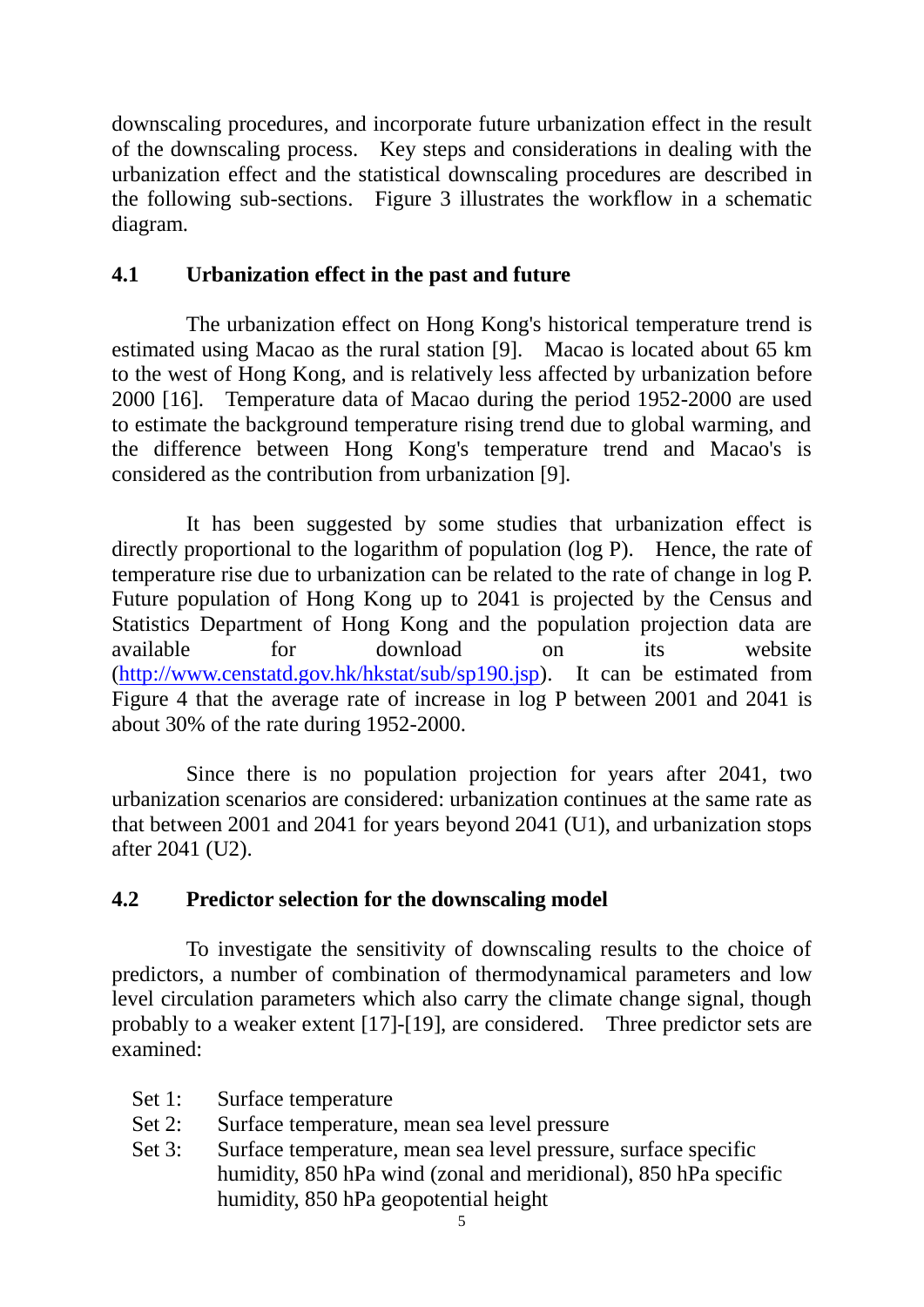The three predictor sets have increasing complexity while maintaining a balance between the number of thermodynamical and circulation parameters participating in the regression model. Gutierrez et al [17] suggested that 2-metre air temperature is a preferable predictor to free-tropospheric temperatures like temperature at 850 hPa. Hence, upper-air temperature is not included in the predictor sets so as to keep the sets from expanding too large.

## **4.3 Regression**

The NCEP 20CR data are free from urbanization effect because air temperature observations were not involved in the data assimilation process [11], [20], and hence are good candidate for building regression model with the de-urbanized temperature data. The monthly data are aggregated into four seasons (MAM, JJA, SON and DJF) to establish four regression models, each valid for the months constituting that season.

## **4.3.1 Standardization**

In order to reduce systematic bias, it is common practice to standardize the predictors and predictant in building and applying the regression model. In this study, the de-urbanized Hong Kong temperature data, the NCEP 20CR data and the CMIP5 model parameters are standardized with reference to the period of 1961-1990. Outcomes from the regression model will need to be de-standardized.

# **4.3.2 Variance adjustment**

Normally, the variance of regression outcomes is smaller than the observations [21]-[22], and variance adjustment will be performed to preserve the variance. In the present study, we have adopted the variance inflation method in which the regression outcomes will be multiplied by the factor

> standard deviation of observations standard deviation of regression outcomes

where the standard deviations are computed over a common reference period (1961-1990 in this study).

In temperature projection study, extra care has to be taken to preserve the long-term trend of the regression outcomes [22]. The following procedures are conducted in this study:

(a) the regression outcomes are first detrended using simple linear regression;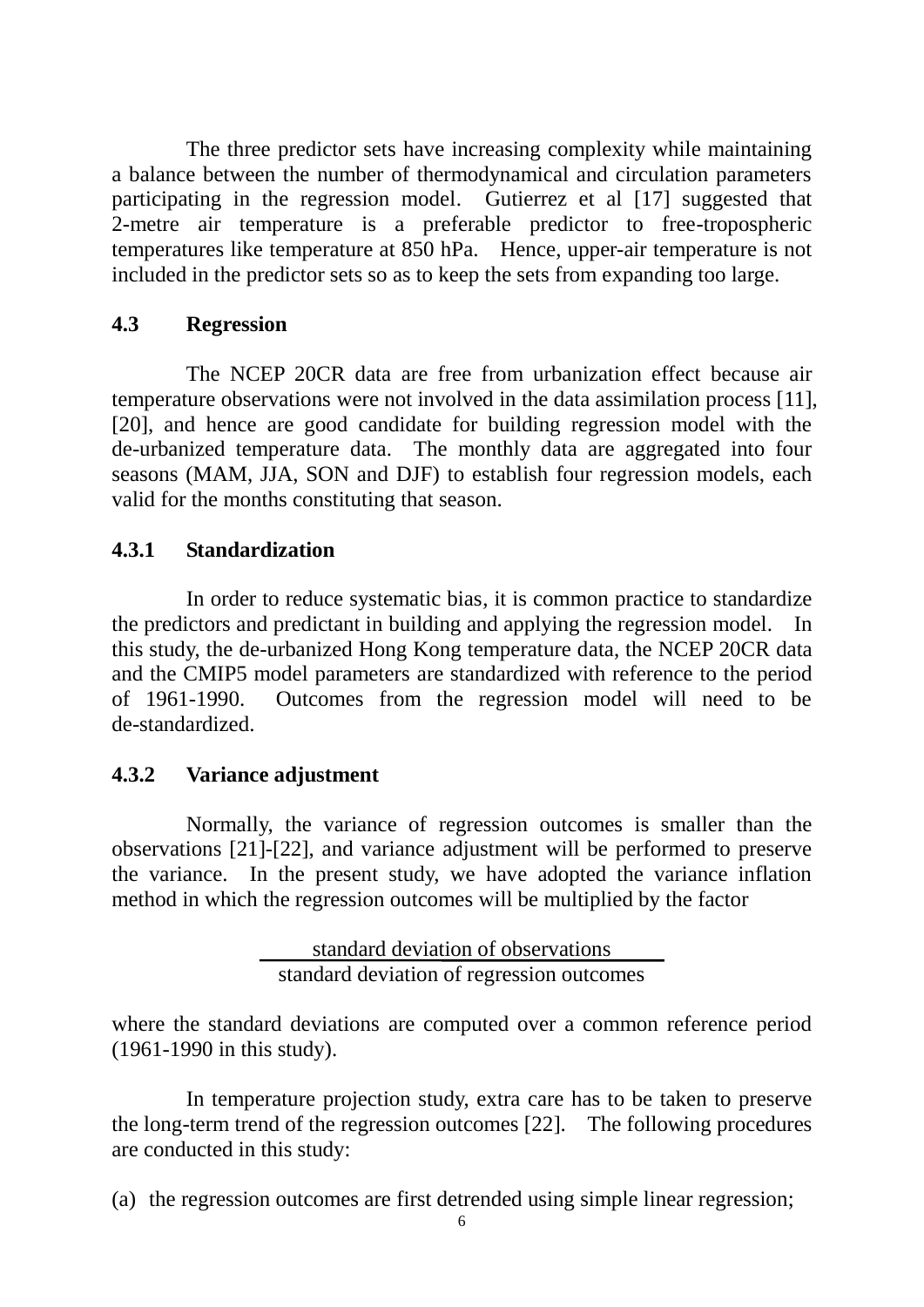- (b) variance inflation is applied to the detrended outcomes resulted from (a);
- (c) the linear trend obtained in (a) is then added back to the inflated outcomes resulted from (b).

## **5. Results**

## **5.1 Validation of the statistical model**

Historical run of each of the 25 CMIP5 models is downscaled using Set 1 predictor for the period 1961-2005. The ensemble mean of the downscaling results of the 25 CMIP5 models, also with urbanization effect incorporated, is considered. Figure 5 shows the 5-year average of the ensemble mean (the green line). Results using Set 2 and Set 3 predictors are similar and hence not shown. It is clear that the actual warming trend during the period 1991-2005 can be reproduced nicely. Figure 6 shows the annual cycle of the ensemble mean during the period 1991-2005. The actual annual cycle is reasonably reproduced except for some minor deviation in winter months.

## **5.2 Projection for the 21st century**

Table 2a (2b) shows the temperature changes of Hong Kong in the near term (2021-2030), at the mid-21st century (2051-2060) and at the end of the 21st century (2091-2100) given by the ensemble mean of projections of the 25 CMIP5 models under the RCP4.5 (RCP8.5) scenario and the U1 urbanization scenario using different predictor sets. The changes are relative to the average temperature of 1986-2005. Following the convention adopted by IPCC WGI AR5, the 5th and 95th percentile of the ensemble are used to indicate the likely range of projection. Very little difference exists among results from the three predictor sets, showing that the projection is not sensitive to the choice of predictors.

Table 3 shows the temperature changes of Hong Kong in 2091-2100 given by the ensemble mean of projections of the 25 CMIP5 models under RCP 4.5 and RCP 8.5 scenarios and urbanization scenarios using different predictor sets. The difference between the results from the two urbanization scenarios is also small, just  $0.1 \text{ °C}$  in the ensemble mean. This indicates that urbanization plays a very limited role in future warming when compared to GHG under RCP 4.5 and RCP 8.5 scenarios. Under the RCP4.5 (RCP8.5) scenario and the U1 urbanization scenario, urbanization contributes around 10% (5%) to the total warming during 2006-2100.

We pooled all the results from different predictor sets under the U1 urbanization scenario to form the temperature projection for Hong Kong. Figure 7 (8) shows the projected temperature change of Hong Kong for the 21st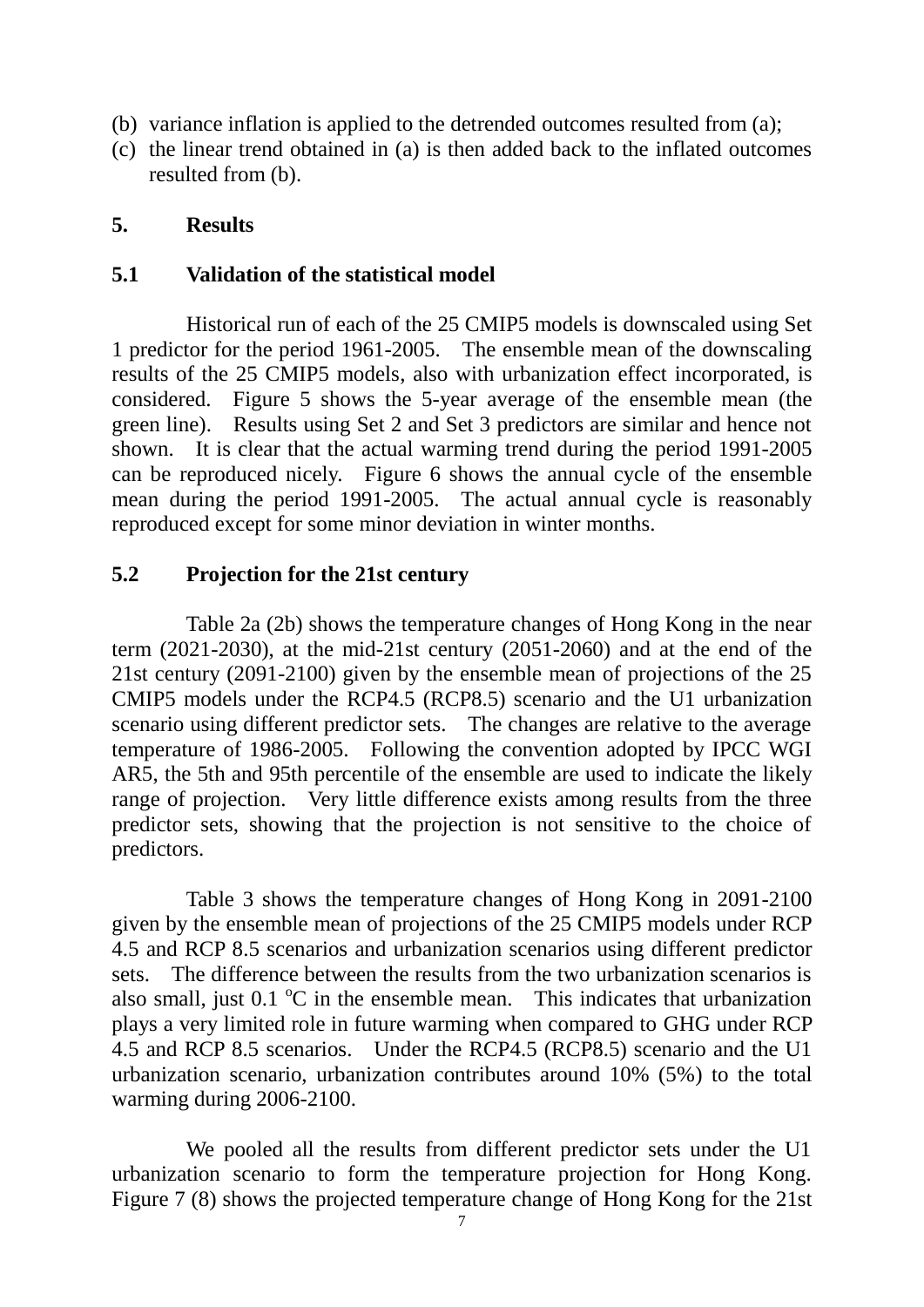century under the RCP4.5 (RCP8.5) scenario. For the RCP4.5 (RCP8.5) scenario, the ensemble mean of temperature rise could reach  $2.2 \degree C$  (4.2  $\degree C$ ) in 2091-2100, with a likely range of  $1.4 - 3.2 \degree C$  (3.1 - 5.5  $\degree C$ ).

#### **5.3 Comparison with other studies**

Some studies have projected temperature changes for East Asia or China by considering the direct model output of CMIP5 models or results from dynamical downscaling using regional climate model. For instance, IPCC WGI AR5 provided regional temperature projections for East Asia in its atlas of global and regional climate projections. Xu and Xu [23] focused on China and investigated the direct model output of 11 CMIP5 models and their temperature and precipitation projections in the 21st century. Gao et al [24] utilized a regional climate model (RegCM4.0) driven by a global model, Beijing Center Climate System Model version 1.1 (BCC\_CSM1.1, M2 in Table 1) to downscale the temperature projection for China in the 21st century under the RCP4.5 and RCP8.5 scenarios.

The comparison of the present study with other studies of temperature projection over southern China [1],[23]-[24] is shown in Table 4. The temperature projections of these studies for the vicinity of Hong Kong are read from spatial maps of temperature projection. The reference period of all the studies are the same, i.e. 1986-2005. The temperature projections in this study are comparable to those in [1] and [23], but higher than that in [24]. It should be noted that the projections given by [24] is the result of a single regional climate model driven by a single global climate model, which renders great difficulty in assessing the uncertainty of the projections. Furthermore, there exists cold bias of around  $1\textrm{-}2.5\,^{\circ}\textrm{C}$  along the coastal region of Guangdong in the regional climate model as revealed by the validation, and this may be a systematic bias which affects the subsequent temperature projections (see Fig. 1c of [24]).

## **5.4 Comparison with previous projections using AR4 data**

It is of interest to compare the results of this study with previous temperature projections computed using AR4 data, i.e. Leung et al [8] and Lee et al [9]. To facilitate direct comparison, the reference period used in the present study was shifted from 1986-2005 to 1980-1999 in order to match with the previous studies. Table 5 lists the temperature projection results at the end of the 21st century given by these three studies.

The RCP4.5 (RCP8.5) scenario in AR5 resembles the B1 (A2) scenario in AR4 in terms of  $CO_2$  emission. However, the  $CO_2$  emission trajectory of RCP4.5 (RCP8.5) is lower (higher) than that of B1 (A2) for a large portion of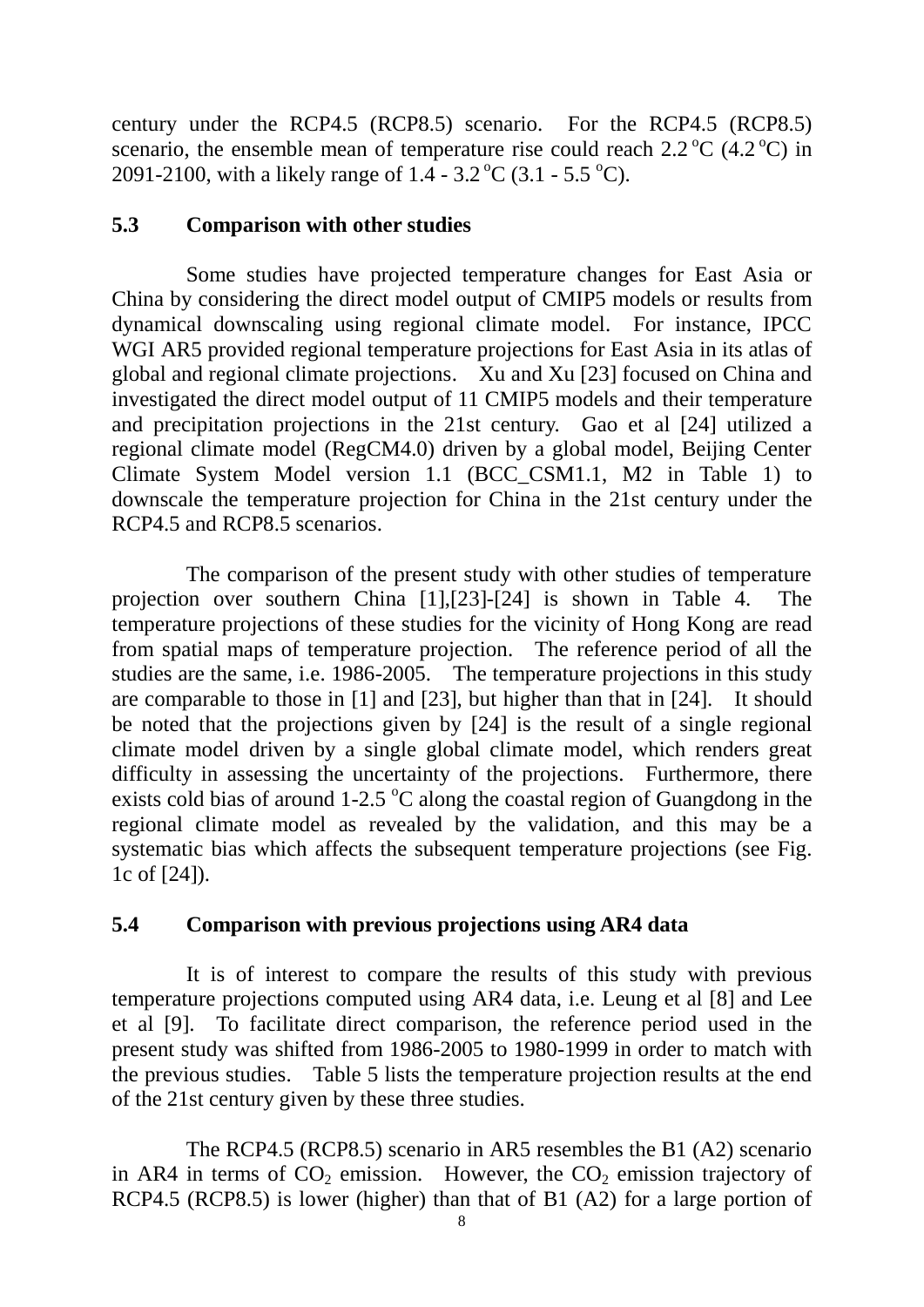the 21st century. Hence, it should not be surprising that the temperature projection under the RCP4.5 (RCP8.5) scenario is lower (higher) than the projection under the B1 (A2) scenario in Lee et al [9]. However, projections in Leung et al [8] are significantly higher than the projections in this study. The disparity could be attributed to the difference in the assumption of future urbanization. In Leung et al [8], future urbanization in Hong Kong was assumed to be the same as what was experienced in the past. This assumption may not hold as shown in Figure 4. It would be more reasonable to argue that urbanization would gradually saturate at some point in the future.

#### **6. Summary**

In this study, 25 CMIP5 models are statistically downscaled to Hong Kong to project the temperature change in the  $21<sup>st</sup>$  century. The effect of urbanization has been duly considered and incorporated. Results show that the temperature increase in 2091-2100 is likely in the range of  $1.4 - 3.2 \degree$ C (3.1 - 5.5)  $^{\circ}$ C) under the RCP4.5 (RCP8.5) scenario. Owing to the projected slow-down of population growth, the contribution of urbanization to the total warming will be less than that in the past century. It is estimated that urbanization will only contribute around 5% (10%) to the total warming under the RCP8.5 (RCP4.5) scenario.

The projection results in this study are comparable to some AR5 studies using direct model outputs, boosting the confidence in our projections. Temperature projections from previous studies have also been reviewed and the differences accounted for.

Numerous studies have shown that the shift of mean of the temperature distribution will inevitably change the occurrence probability of extreme temperature events [6], [25]. Previous studies have shown that Hong Kong is expected to have more extremely hot events and fewer extremely cold events using AR4 daily data [9]. Work is underway to update the projection of extreme temperature events using AR5 daily data.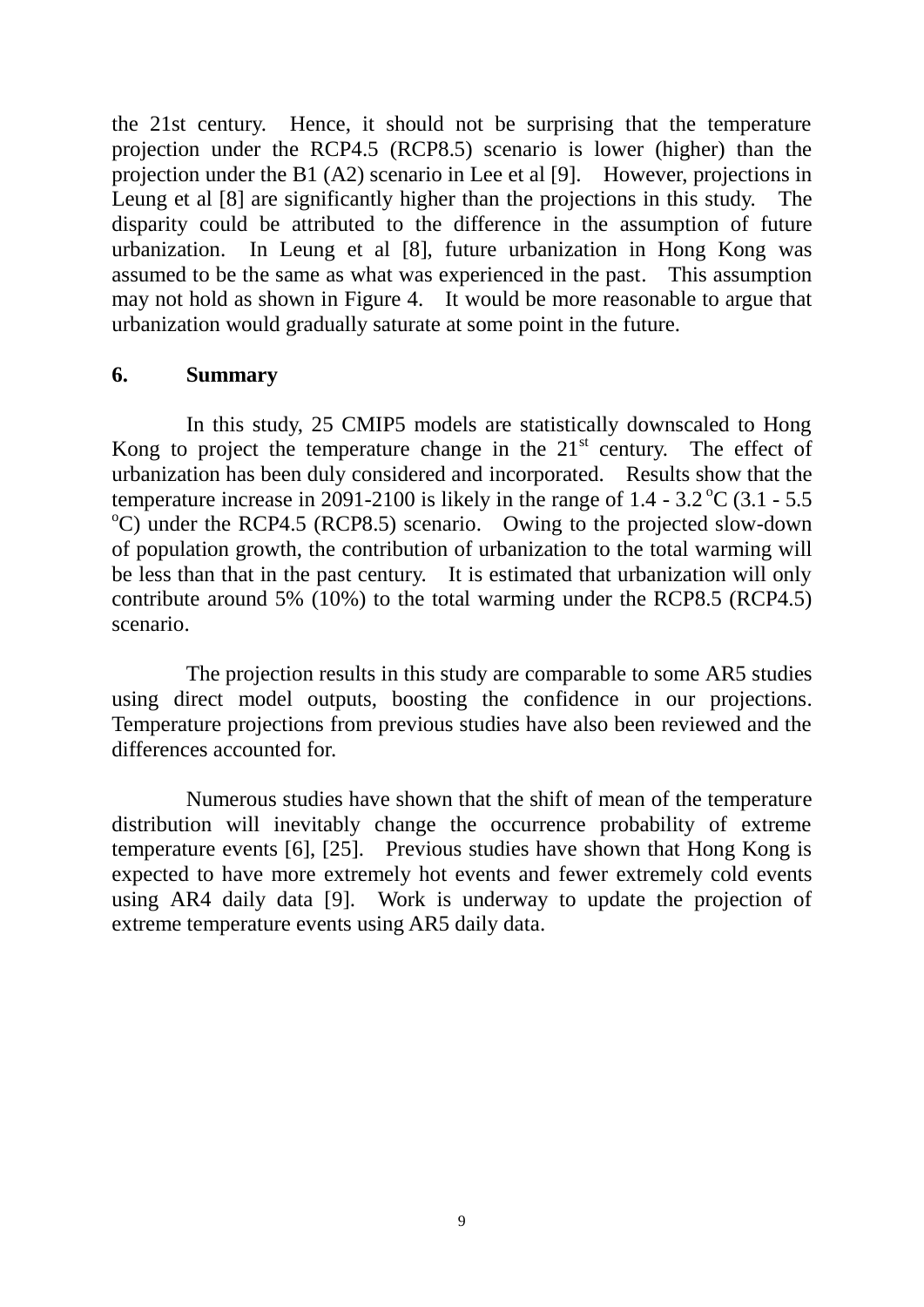## **References**

[1] IPCC, 2013: Summary for Policymakers. In: Climate Change 2013: The physical basis. Contribution of Working Group I to the Fifth Assessment Report of the Intergovernmental Panel on Climate Change. Cambridge University Press, Cambridge, United Kingdom and New York, NY, USA. In press.

[2] Moss, R.H and Coauthors: The next generation of scenarios for climate change research and assessment. Nature, 465, 747-756

[3] Van Vuuren D. P. and Coauthors, 2011: The representative concentration pathways: an overview. Clim. Change., 109, 5-31

[4] Lee, T.C., H. S. Chan, E. W. L Ginn and M. C. Wong, 2011: Long-term trends in extreme temperatures in Hong Kong and southern China. Adv. Atmos. Sci., 28(1), 147-157

[5] World Bank, 2012: Turn down the heat: Why a  $4^{\circ}$ C warmer world must be avoided. Washington DC. <https://openknowledge.worldbank.org/handle/10986/11860>

[6] IPCC, 2012: Special report on managing the risks of extreme events and disasters to advance climate change adaptation (SREX)

[7] Leung, Y. K., E. W. L. Ginn, M. C. Wu, K. H. Yeung and W. L. Chang, 2004: Temperature projections for Hong Kong in the  $21<sup>st</sup>$  century. Bull. HK. Met. Soc., 14, 21-48

[8] Leung, Y. K., M. C. Wu, K. K. Yeung and W. M. Leung, 2007: Temperature projections for Hong Kong based on IPCC Fourth Assessment Report. Bull. HK. Met. Soc., 17

[9] Lee, T. C., K. Y. Chan and W. L. Ginn, 2011: Projection of extreme temperature in Hong Kong in the  $21<sup>st</sup>$  century. Acta Meteorologica Sinica 25(1) 1-20

[10] Murphy J. M., 1999: An evaluation of statistical and dynamical techniques for downscaling local climate. J. Climate, 12, 2256-2284

[11] Campo and Coauthors, 2011: The twentieth century reanalysis project. Q J. R. Meteorol Soc, 137, 1-28

[12] Taylor, K.E., R. J. Stouffer and G. A. Meehl, 2008: A summary of the CMIP5 experiment design. Available at: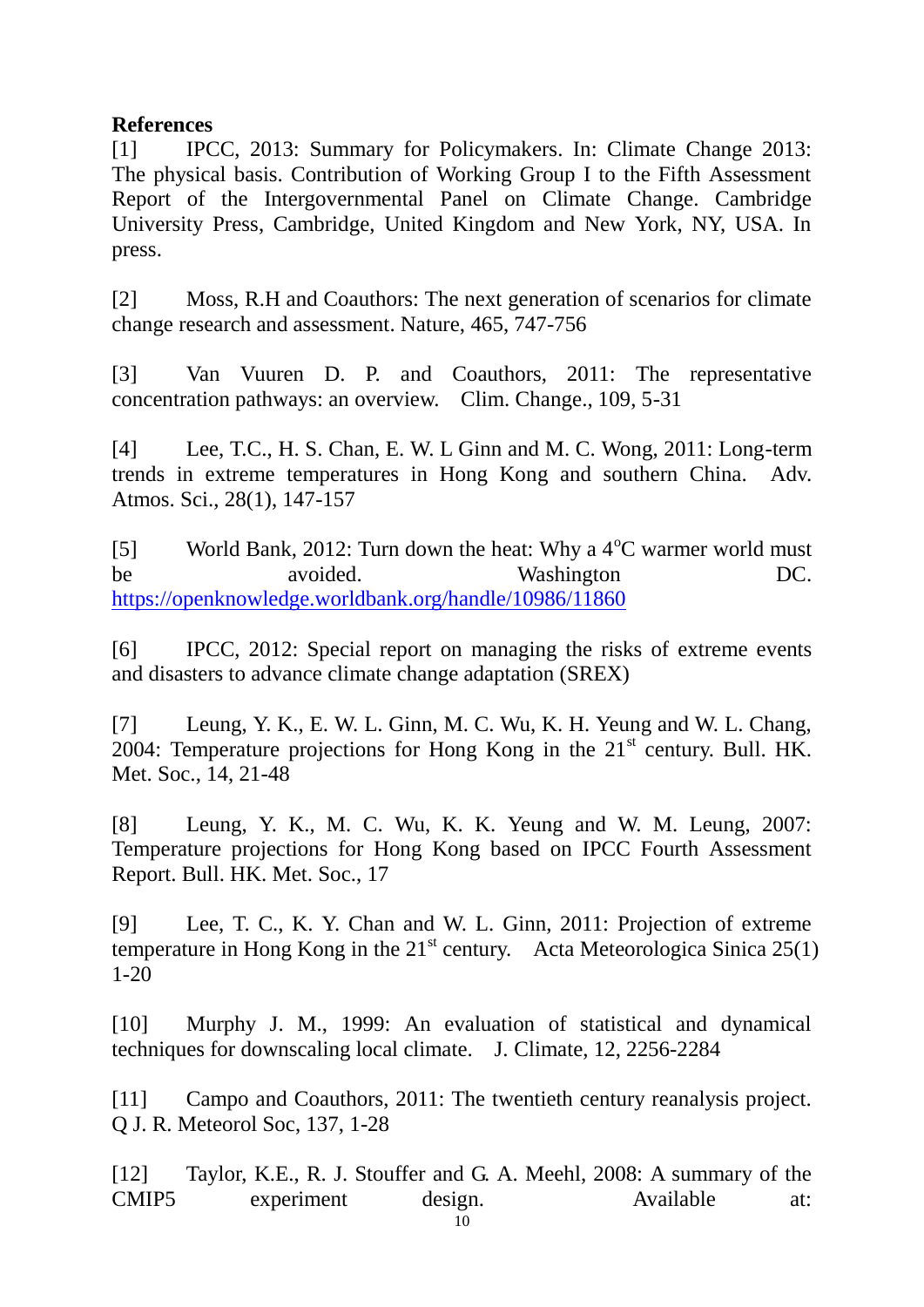[http://cmip-pcmdi.llnl.gov/cmip5/docs/Taylor\\_CMIP5\\_dec31.pdf](http://cmip-pcmdi.llnl.gov/cmip5/docs/Taylor_CMIP5_dec31.pdf)

[13] Peters G. P., R. M. Andrew, T. Boden, J. G. Canadell, P. Ciais, C. Le Quere, G. Marland, M. R. Raupach and C. Wilson, 2012: The challenge to keep global warming below  $2^{\circ}$ C. Nat. Clim. Change, 3, 4-6

[14] Tian. B., E. J. Fetzer, H. H Kahn, J. Teixeira and E. Manning, 2012: Evaluating CMIP5 models using AIRS tropospheric air temperature and specific humidity climatology. J. Geophys Res. (accepted).

[15] Chen L., S. C. Pryor and D. Li, 2012: Assessing the performance of Intergovernmental Panel on Climate Change AR5 climate models in simulating and projecting wind speeds over China. J. Geophys Res., 117, D24102

[16] Fong, S. K., C. H. Wu, A., Wang, Z. H. He, T. Wang, K .C. Leong and U. M. Lai, 2009: Analysis of surface air temperature change in Macau during 1901-2007. Advance in Climate Change Research, 5(1) 12-17

[17] Gutierrez, J. M., D. S. Martin, S. Brands, R. Manzanas and s. Herrera, 2013: Reassessing statistical downscaling techniques for their robust application under climate change conditions. J. Clim., 26, 171-188

[18] Wilby, R. L., T. M. L. Wigley, D. Conway, P. D. Jones, B. C. Hewitson, J. Main and D. S. Wilks, 1998: Statistical downscaling of general circulation model output: a comparison of methods. Wat. Res. Res., 34(11), 2995-3008

[19] Wilby, R. L., S. P. Charles, E. Zorita, B. Timbal, P. Whetton, L. O. Mearns, 2004: Guidelines Use of Climate Scenarios Developed from Statistical Downscaling Methods.

[20] Compo, G.P., P.D. Sardeshmukh, J. S. Whitaker, P. Brohan, P. D. Jones and C. Mccoll, 2013: Independent confirmation of global land warming without the use of station temperatures. Geo Res Lett., 40, 3170-3174

[21] Huth. R., 2002: Statistical downscaling of daily temperature in central Europe. J. Clim., 15, 1731-1742

[22] Easterling. D, 1999: Development of regional climate scenarios using a downscaling approach. Clim Change., 41, 615-634

[23] Xu. Y., and C. H. Xu, 2012: Preliminary assessment of simulation of climate changes over China by CMIP5 multi-models. Atmos. Oceanic Sci. Lett., 5, 489-494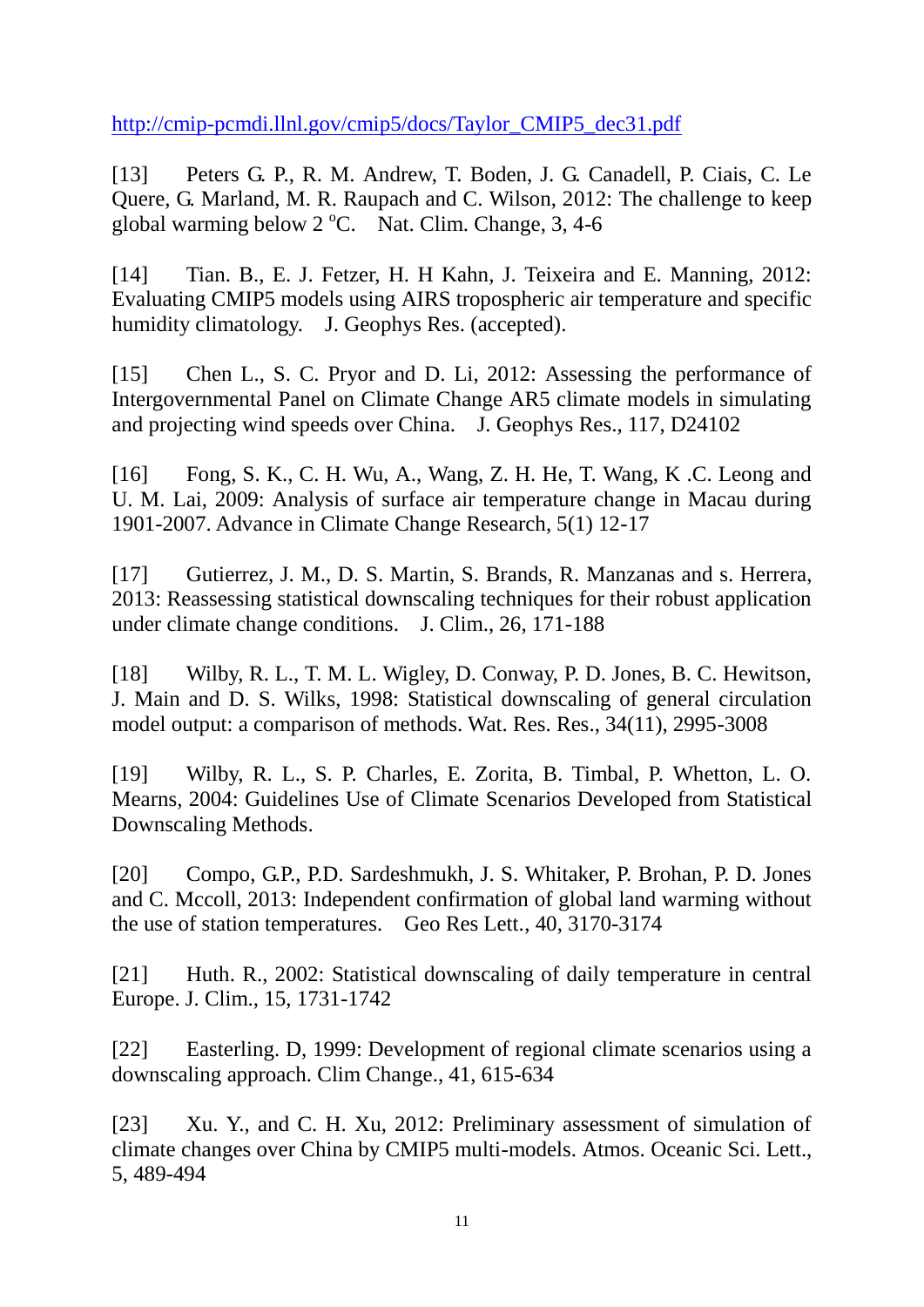[24] Gao X J., M. L. Wang and F. Giorgi, 2013: Climate change over China in the  $21^{st}$  century as simulated by BCC\_CSM1.1-RegCM4.0. Atmos Oceanic Sci. Lett, 6, 381-386

[25] Hansen, J., M. Sato and R. Ruedy, 2012: Perception of climate change. Proc. Natl, Acad. Sci., 109, 14726-14727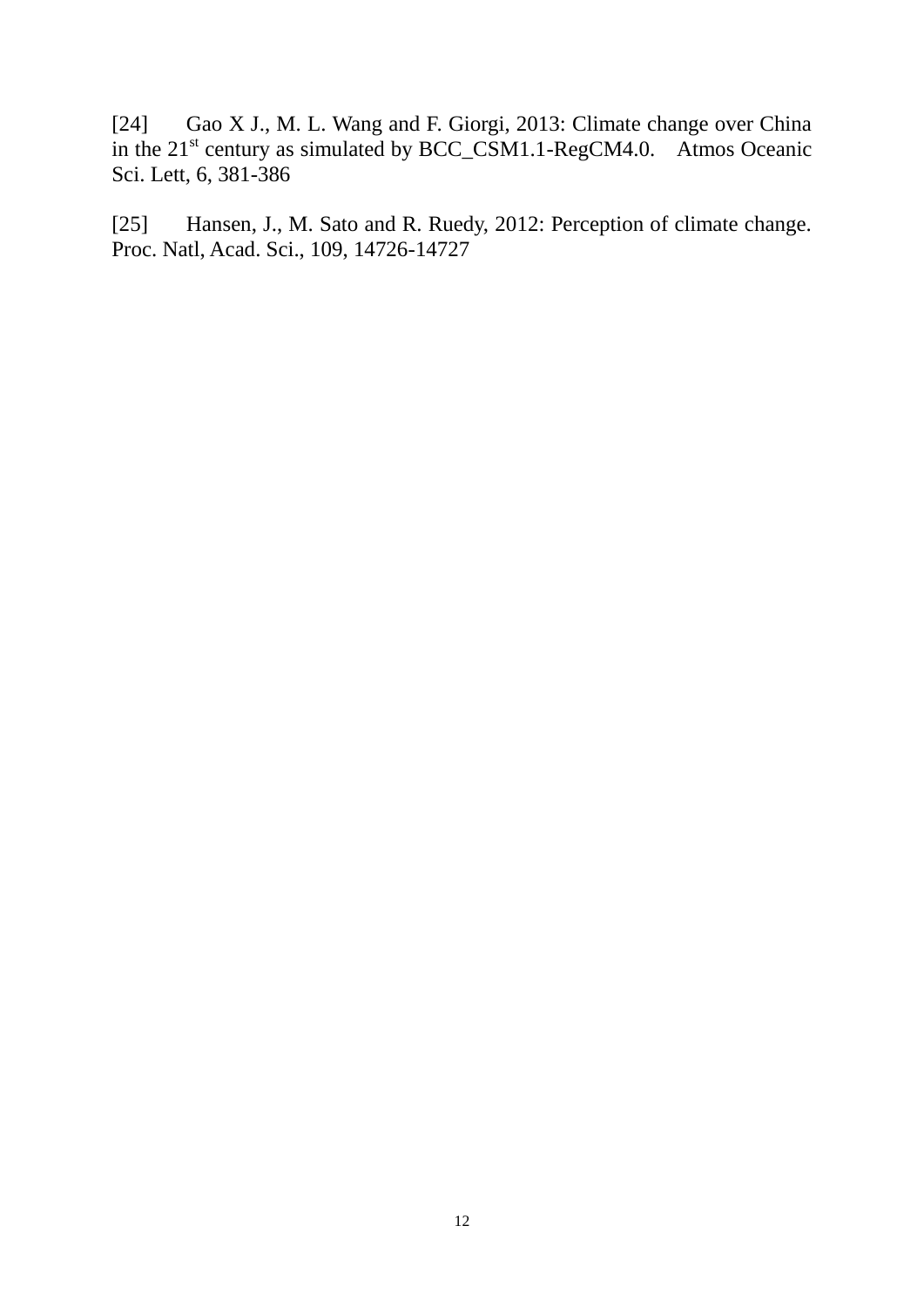|                 |                                   |                  |                | Resolution     |                |
|-----------------|-----------------------------------|------------------|----------------|----------------|----------------|
|                 | <b>Model</b>                      | <b>Center</b>    | <b>Country</b> | Latitude       | Longitude      |
| M1              | ACCESS1-0                         | <b>CSIRO</b>     | Australia      | 1.25           | 1.875          |
| M <sub>2</sub>  | BCC-CSM1-1                        | <b>BCC</b>       | China          | ~2.8           | 2.8125         |
| M <sub>3</sub>  | <b>BNU-ESM</b>                    | <b>BNU</b>       | China          | ~2.8           | 2.8125         |
| M <sub>4</sub>  | CanESM2                           | CCCma            | Canada         | ~2.8           | 2.8125         |
| M <sub>5</sub>  | CCSM4                             | <b>NCAR</b>      | <b>USA</b>     | ~10.94         | 1.25           |
| M <sub>6</sub>  | CNRM-CM5                          | <b>CNRM</b>      | France         | ~1.4           | 1.40625        |
| M <sub>7</sub>  | CSIRO-Mk36                        | <b>CSIRO</b>     | Australia      | ~1.86          | 1.875          |
| M8              | FGOALS_g2                         | <b>IAP</b>       | China          | ~2.8           | 2.8125         |
| M <sub>9</sub>  | GFDL-ESM2G                        | <b>NOAA GFDL</b> | <b>USA</b>     | $\sim$ 2       | 2.5            |
| M10             | <b>GFDL-ESM2M</b>                 | <b>NOAA GFDL</b> | <b>USA</b>     | $\sim$ 2       | 2.5            |
| M11             | GISS-E2-H                         | <b>NASA GISS</b> | <b>USA</b>     | $\overline{2}$ | 2.5            |
| M12             | GISS-E2-R                         | <b>NASA GISS</b> | <b>USA</b>     | $\overline{2}$ | 2.5            |
| M13             | HadGEM2-AO                        | <b>NIMR KMA</b>  | South<br>Korea | 1.25           | 1.875          |
| M14             | HadGEM2-CC                        | <b>UKMO Had</b>  | <b>UK</b>      | 1.25           | 1.875          |
| M15             | HadGEM2-ES                        | <b>UKMO Had</b>  | <b>UK</b>      | 1.25           | 1.875          |
| M16             | INM-CM4                           | <b>INM</b>       | Russia         | 1.5            | $\overline{2}$ |
| M17             | IPSL-CM5A-L<br>R                  | <b>IPSL</b>      | France         | ~1.88          | 3.75           |
| M18             | <b>IPSL-CM5A-M</b><br>$\mathbf R$ | <b>IPSL</b>      | France         | ~1.27          | 2.5            |
| M19             | IPSL-CM5B-L<br>$\mathbf R$        | <b>IPSL</b>      | France         | ~1.88          | 3.75           |
| M20             | MIROC5                            | <b>MIROC</b>     | Japan          | ~1.4           | 1.40625        |
| M21             | MIROC-ESM                         | <b>MIROC</b>     | Japan          | ~2.8           | 2.8125         |
| M22             | MIROC-ESM-<br><b>CHEM</b>         | <b>MIROC</b>     | Japan          | ~2.8           | 2.8125         |
| M23             | MRI-CGCM                          | <b>MRI</b>       | Japan          | $-1.12$        | 1.125          |
| M24             | Nor-ESM1-M                        | <b>NCC</b>       | Norway         | ~1.88          | 2.5            |
| M <sub>25</sub> | Nor-ESM1-ME                       | <b>NCC</b>       | Norway         | ~1.88          | 2.5            |

Table 1. Details of the 25 CMIP5 models used in this study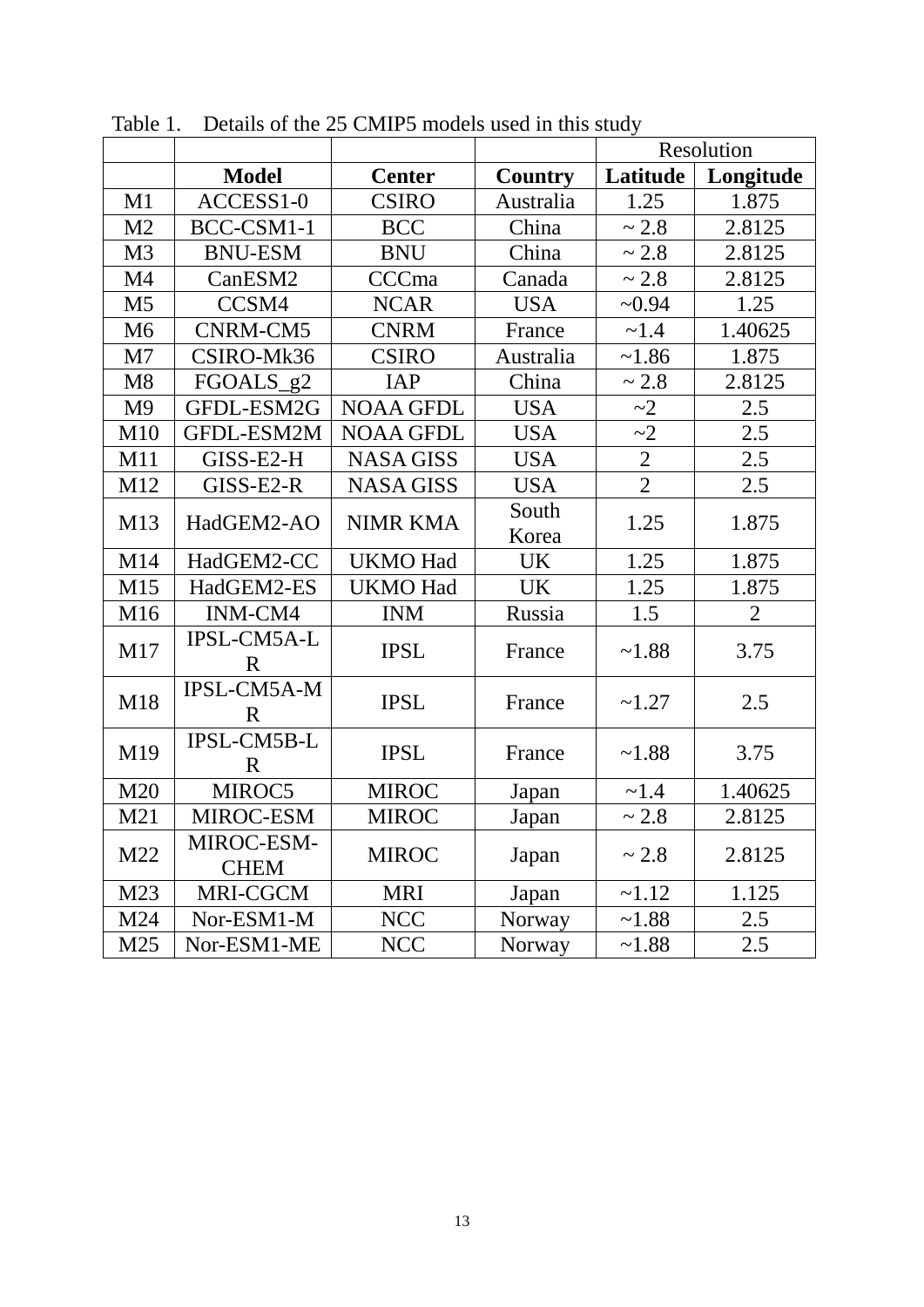Table 2a. Temperature changes  $(^{\circ}C)$  of Hong Kong in the near term  $(2021-2030)$ , at the mid-21st century  $(2051-2060)$  and at the end of the 21st century (2091-2100) given by the ensemble mean of projections of the 25 CMIP5 models under the RCP4.5 scenario and the U1 urbanization scenario using different predictor sets. Changes are relative to the average temperature of 1986-2005. Figures in parentheses indicate the likely range (the 5th and 95th percentile of the ensemble).

|       | 2021-2030      | 2051-2060      | 2091-2100      |
|-------|----------------|----------------|----------------|
| Set 1 | $0.8(0.5-1.2)$ | $1.7(1.0-2.3)$ | $2.2(1.4-3.0)$ |
| Set 2 | $0.8(0.5-1.2)$ | $1.7(1.0-2.3)$ | $2.2(1.4-3.0)$ |
| Set 3 | $0.8(0.5-1.2)$ | $1.6(1.1-2.3)$ | $2.2(1.3-3.2)$ |

Table 2b. Same as Table 2a but for the RCP8.5 scenario.

|       | 2021-2030      | 2051-2060      | 2091-2100      |
|-------|----------------|----------------|----------------|
| Set 1 | $0.9(0.5-1.3)$ | $2.2(1.6-3.0)$ | $4.2(3.1-5.5)$ |
| Set 2 | $0.9(0.5-1.3)$ | $2.2(1.6-3.0)$ | $4.2(3.1-5.5)$ |
| Set 3 | $0.9(0.6-1.3)$ | $2.2(1.6-3.1)$ | $4.2(3.1-5.6)$ |

Table 3. Temperature changes  $({}^{\circ}C)$  of Hong Kong in 2091-2100 given by the ensemble mean of projections of the 25 CMIP5 models under RCP 4.5 and RCP 8.5 scenarios and urbanization scenarios using different predictor sets. Changes are relative to the average temperature of 1986-2005. Figures in parentheses indicate the likely range (the 5th and 95th percentile).

|               | Set 1         |               | Set 2         |                      | Set 3         |             |  |
|---------------|---------------|---------------|---------------|----------------------|---------------|-------------|--|
|               | U1            | U2            | U1            | U <sub>2</sub><br>U1 |               | U2          |  |
| <b>RCP4.5</b> | 2.2           | 2.1           | 2.2           | 2.1                  | 2.2           |             |  |
|               | $[1.4 - 3.0]$ | $(1.3-2.9)$   | $.4 - 3.0$    | $(1.3 - 2.9)$        | $.3 - 3.2$    | $.2 - 3.1$  |  |
| <b>RCP8.5</b> | 4.2           | 4.1           | 4.2           | 4.1                  | 4.2           | 4.1         |  |
|               | $(3.1 - 5.5)$ | $(3.0 - 5.3)$ | $(3.1 - 5.5)$ | $(2.9 - 5.4)$        | $(3.1 - 5.6)$ | $(3.0-5.5)$ |  |

| Table 4. | Projected temperature change $({}^{\circ}C,$ relative to the average of |  |  |  |  |
|----------|-------------------------------------------------------------------------|--|--|--|--|
|          | 1986-2005) for the end of the 21st century by other studies.            |  |  |  |  |

|            |             | IPCC WGI AR5 $[1]$ |             | Xu and Xu $[23]$ | Gao et al [24] |               |  |
|------------|-------------|--------------------|-------------|------------------|----------------|---------------|--|
| Period     | 2081-2100   |                    |             | 2071-2100        | 2081-2099      |               |  |
| Scenario   | RCP4.5      | <b>RCP8.5</b>      | RCP4.5      | RCP8.5           | RCP4.5         | <b>RCP8.5</b> |  |
| Projection | $1.5 - 2.0$ | $3.0 - 4.0$        | $2.0 - 2.4$ | $3.6 - 4.0$      | $\leq$ 5       | $2.5 - 3.0$   |  |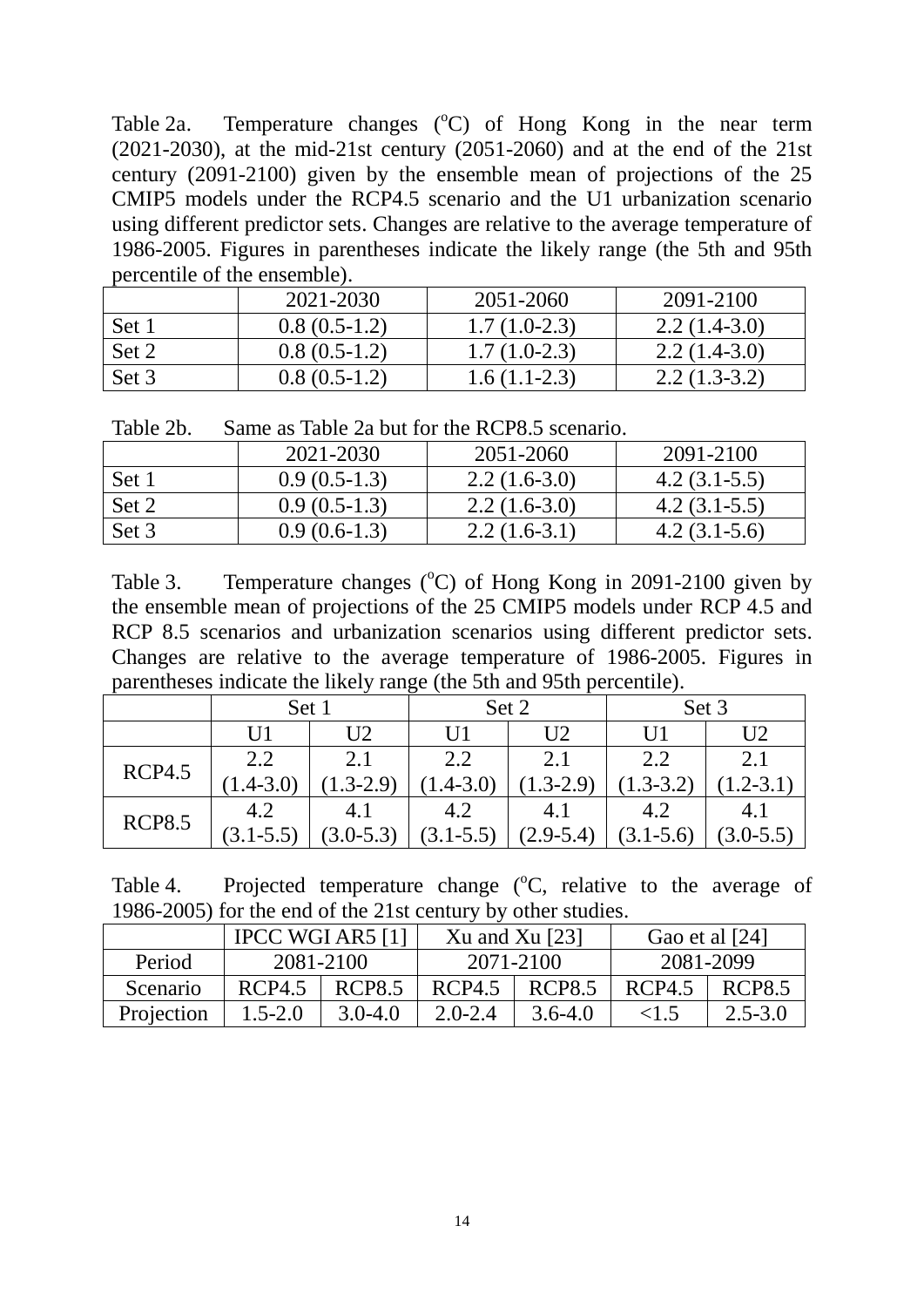Table 5. Comparison of the ensemble mean of temperature projections  $(^{\circ}C,$ relative to the average of 1980-1999) given by the present study and previous studies using AR4 data.

|            | Present study |               | Leung et al [8] |     | Lee et al $[9]$ |  |
|------------|---------------|---------------|-----------------|-----|-----------------|--|
| Period     | 2091-2100     |               | 2090-2099       |     | 2090-2099       |  |
| Scenario   | RCP4.5        | <b>RCP8.5</b> | B1              | A2  |                 |  |
| Projection | 2.3           |               | 3.0             | 5 つ | ے . ب           |  |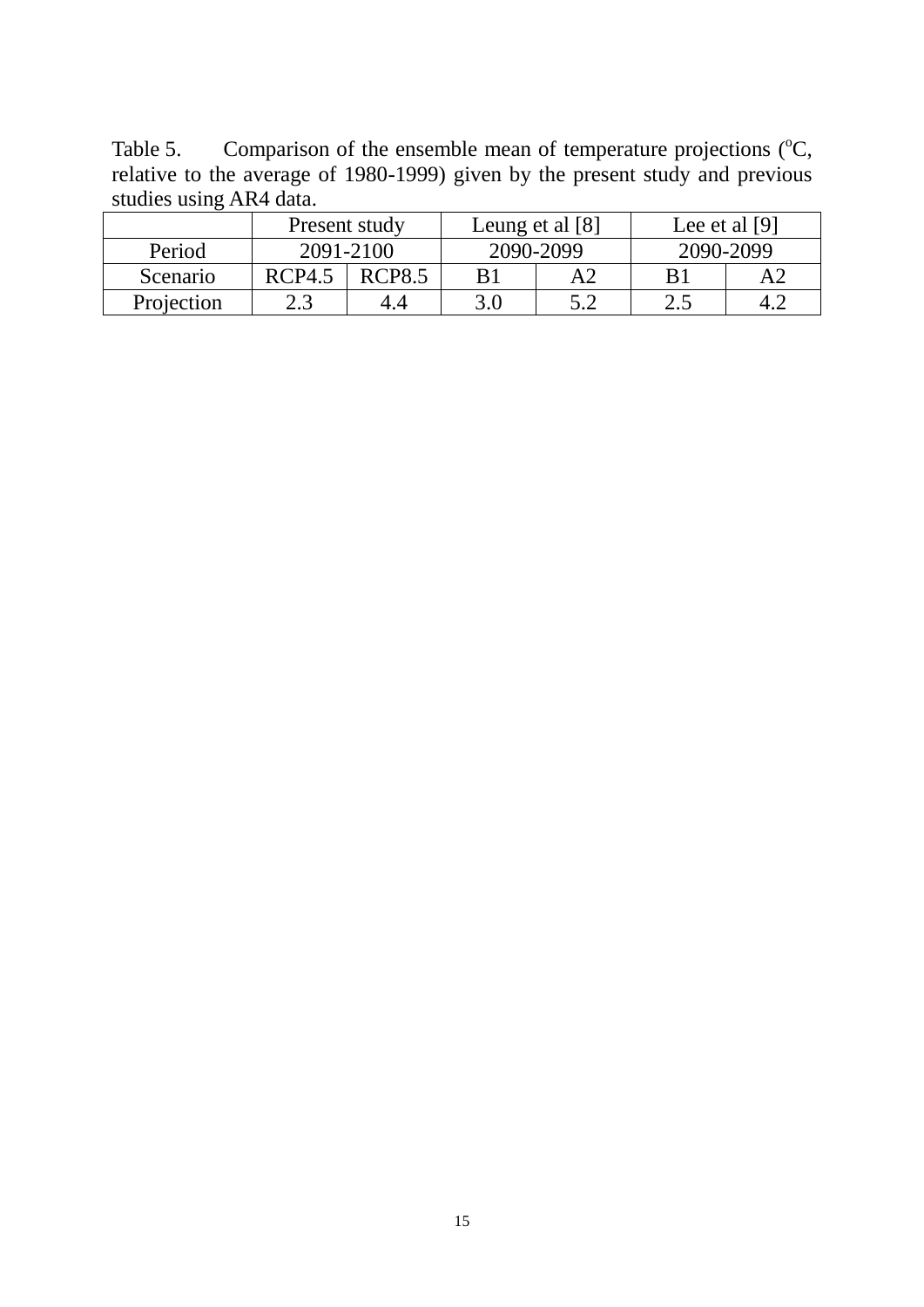

Figure 1. Annual cycle of monthly temperature over southern China during 1961-1990 simulated by the 25 CMIP5 models. The black thick line is NECP 20th Century Reanalysis.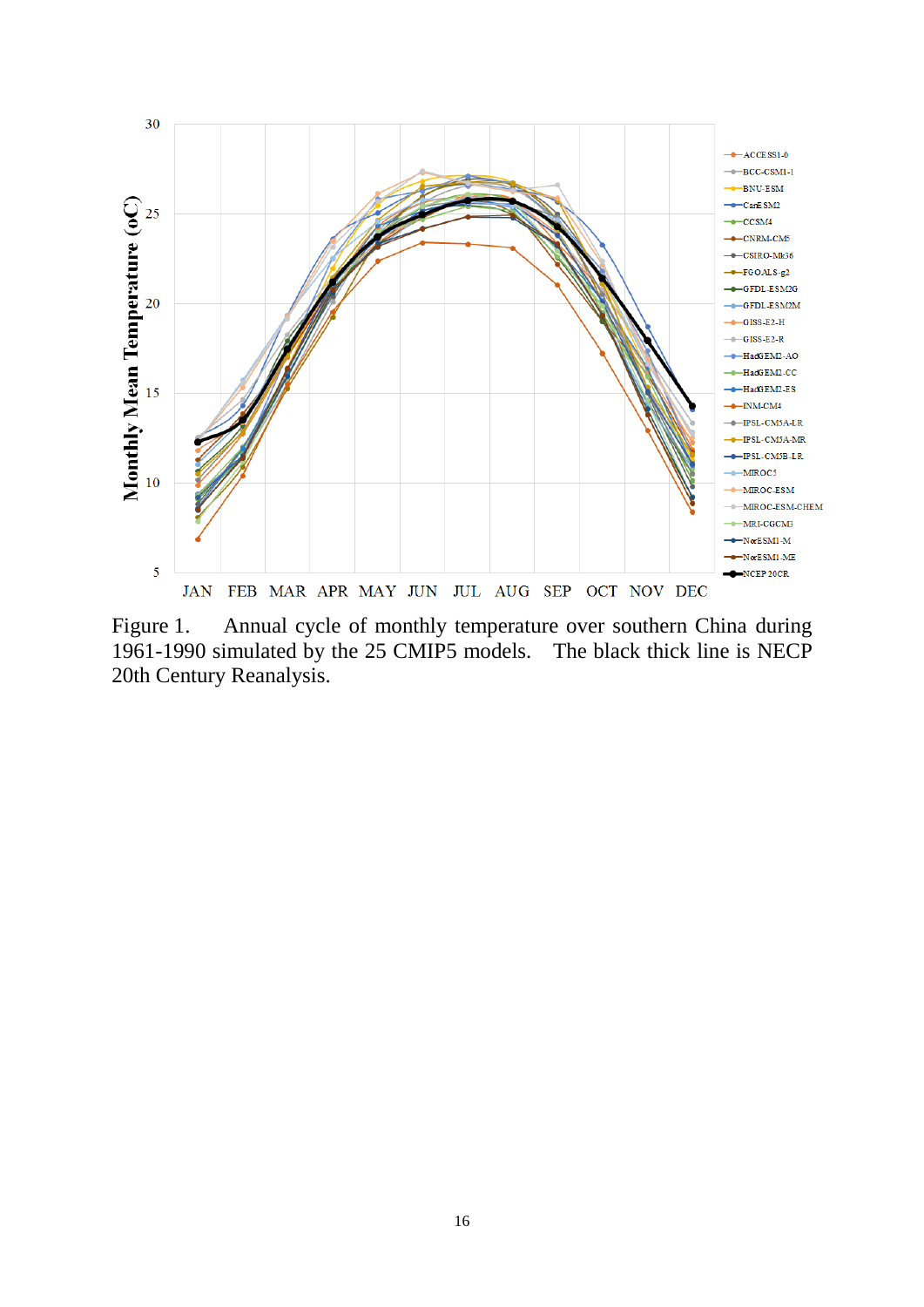

Figure 2. Taylor diagram showing performance of the 25 CMIP5 models in simulating annual mean temperature over southern China during 1961-1990. Names of the models can be found in Table 1.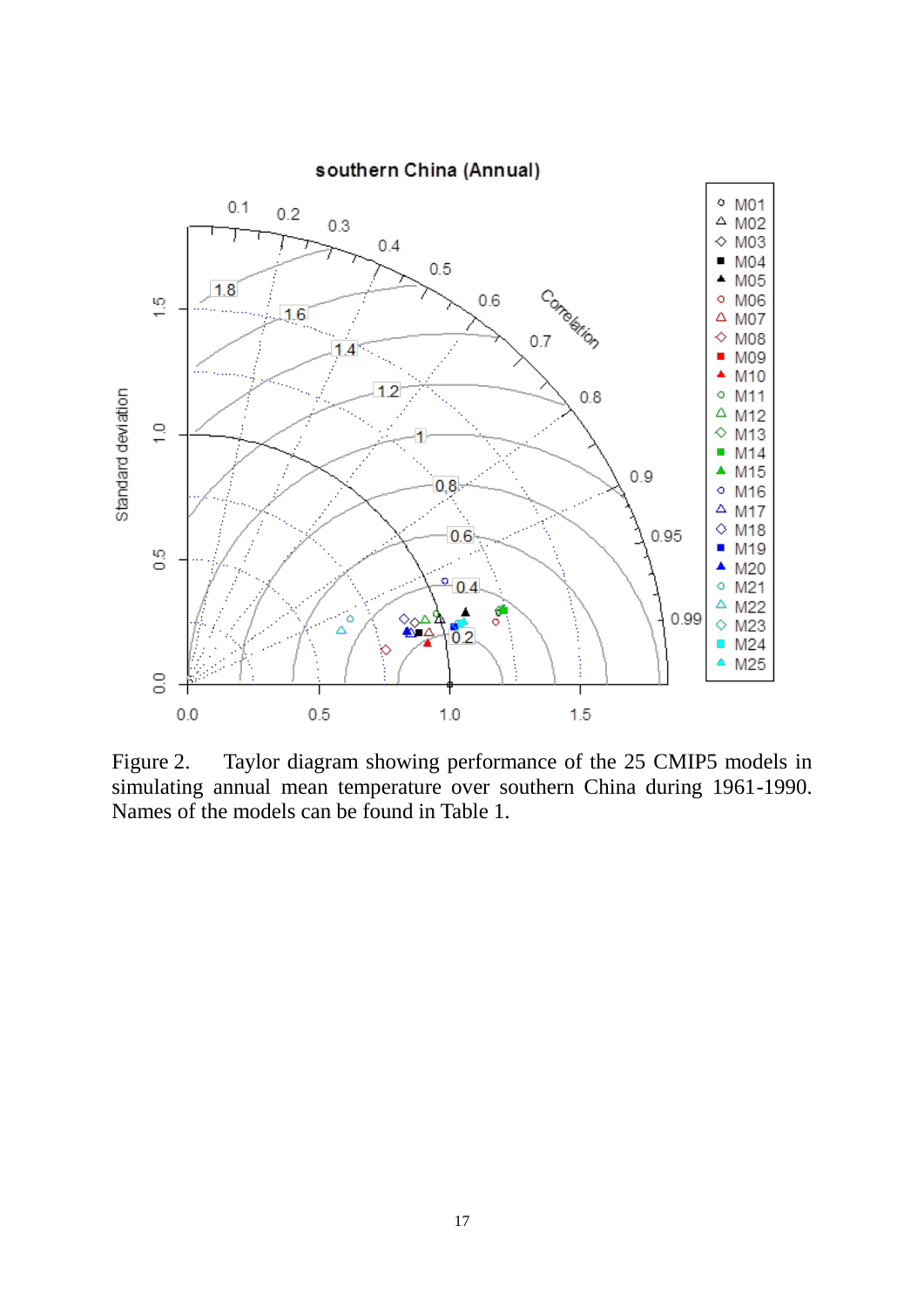

Figure 3. Schematic diagram showing the workflow of projecting temperature for Hong Kong



Figure 4. Logarithm of Hong Kong population (log P). The blue (orange) dots represent data of 1952-2000 (2001-2041), with black lines being the corresponding trend. Data for the period 2012-2041 are projected values.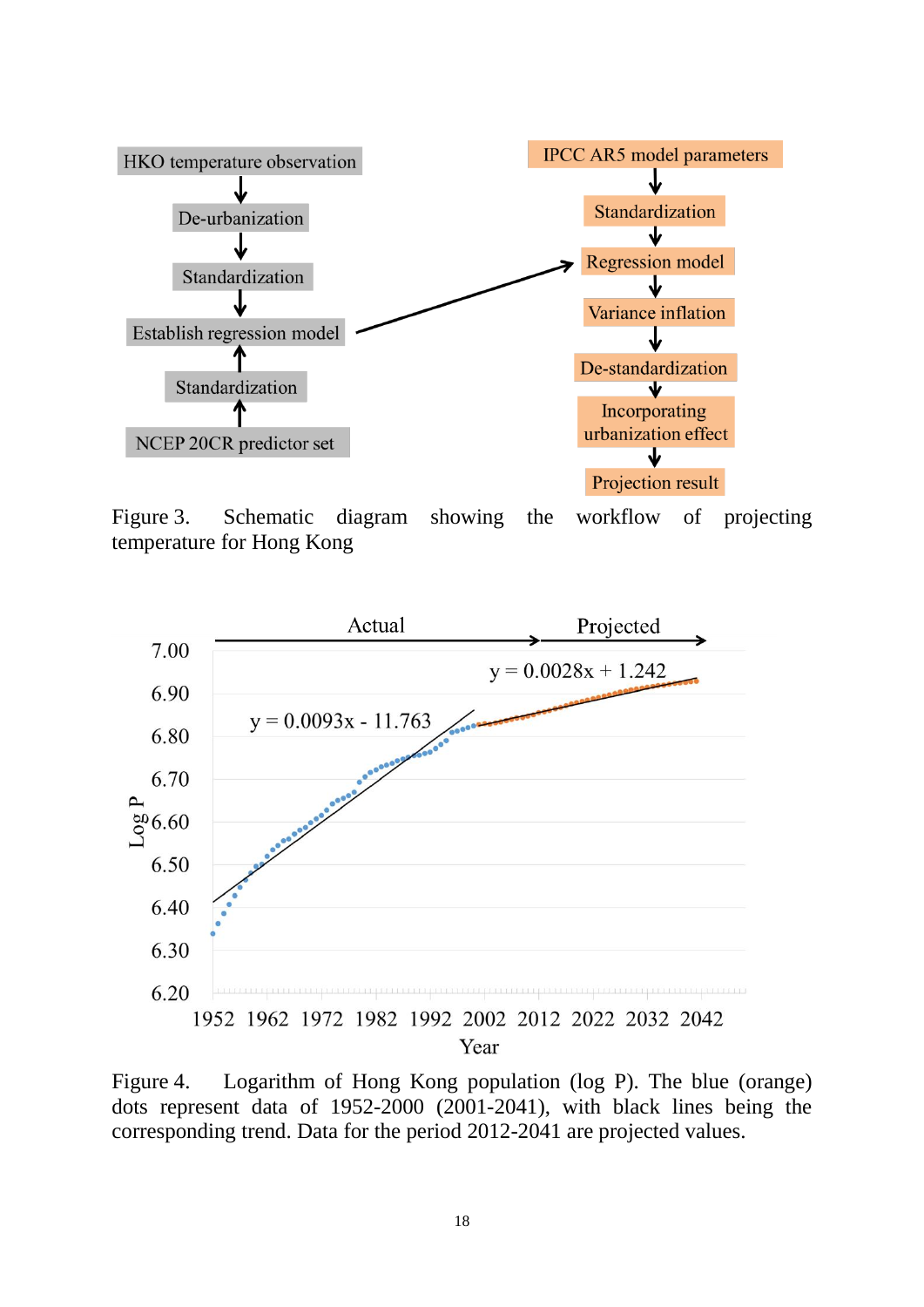

Figure 5. Anomaly of 5-year average temperature of Hong Kong (relative to the average temperature of 1986-2005). The black line is observation. The green line is the mean of downscaling results from the 25 CMIP5 models using Set 1 predictor.



Jan Feb Mar Apr May Jun Jul Aug Sep Oct Nov Dec Figure 6. Annual cycle of temperature of Hong Kong during 1991-2005. Black is observation, green is the mean of downscaling results from the 25 CMIP5 models.